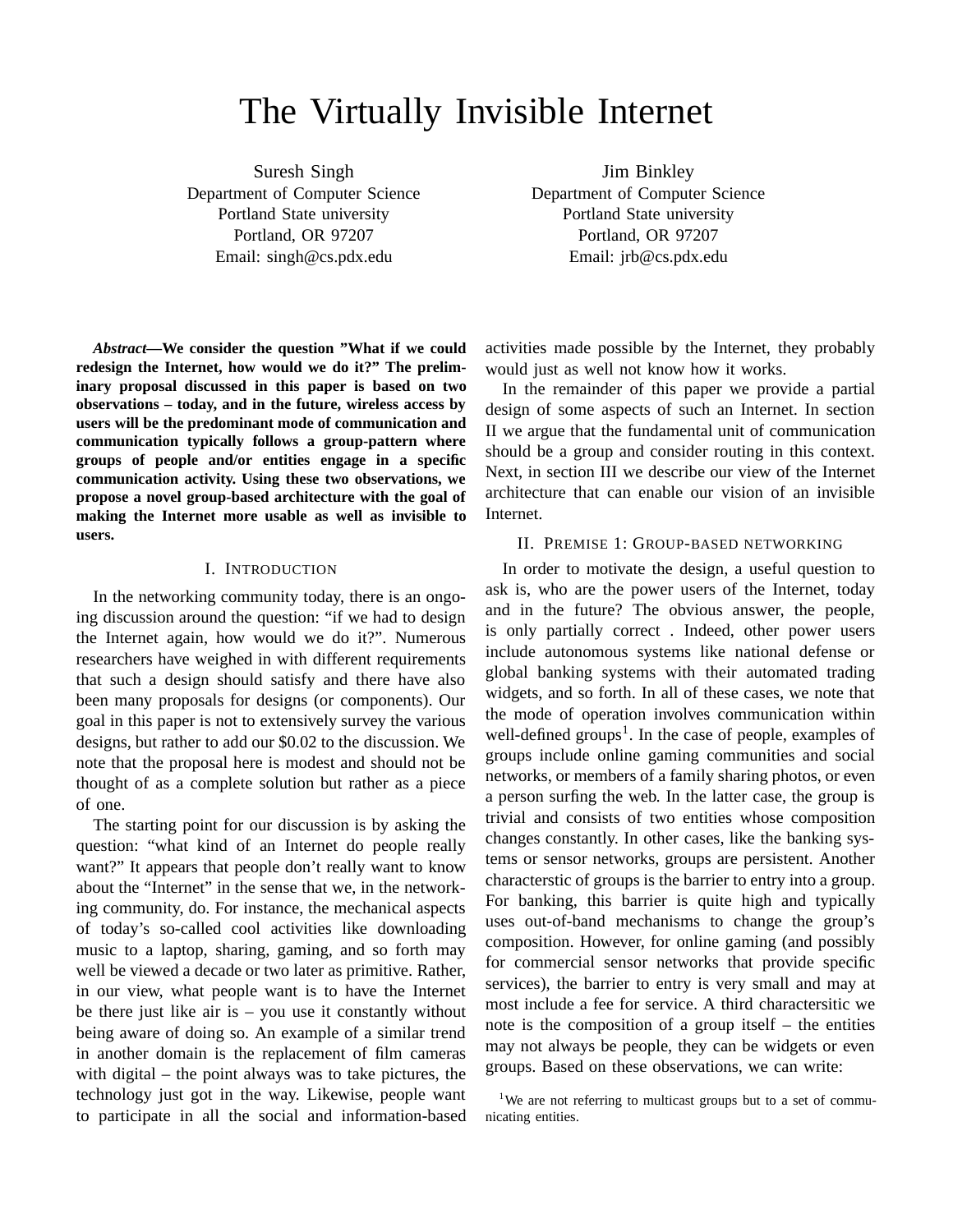| Group      | $\leftarrow$     | {Collection of Entities   Groups} |
|------------|------------------|-----------------------------------|
|            |                  | $+$ {Rules for Communicating}     |
|            |                  | $+ \{Group$ Attributes}           |
| Group      | $\longleftarrow$ | {Security,                        |
| Attributes |                  | Location Database,                |
|            |                  | $etc.$ }                          |
| Entity     | $\leftarrow$     | $\{id,$                           |
|            |                  | Location,                         |
|            |                  | Interface,                        |
|            |                  | $etc.$ }                          |
|            |                  |                                   |

Security is a group attribute because each group is free to define security among its members to suit the underlying application needs. A good example to keep in mind is a group consisting of a set of banks<sup>2</sup>. The location attribute will be discussed later in section III. An entity's interface attribute refers to the means for communicating with that entity and will depend on its implementation (for instance, we can think of a set of "methods" for communicating with an entity). Figure 1 illustrates a simple group structure. We see that group  $g_1$  contains five members –  $e_1, e_3, e_7, g_4, g_5$ . Group  $g_5$ in turn contains  $e_4$  and  $g_6$ , and so forth. Observe that  $e_3$  belongs to  $g_1$  as well as  $g_4$  (this is indicated by replicating  $e_3$  in the figure). However, it has different rules of communication and privacy in each group.

Some examples of groups were provided earlier. However, the following example relates to our original motivation of making the Internet useful but invisible from an individual's point of view. Today, individuals possess multiple communication devices as well as email addresses and other remote widgets with which they communicate. Thus, we may now view the individual as a group rather than a person (or an IP address). The characteristics of the group are defined in some way including restrictions on membership, etc. The communication between members of this group is part of the group specification and thus, if a message needs to be delivered to the individual, then the group appropriately forwards it to the device the person has at that time. If the person buys a new device or replaces an old one, then the appropriate changes are made to the group membership. We note that this specific example of a group is not new – one of the goals of Bluetooth was to integrate multiple devices via a PAN (Personal Area Network). However, the group-based design we discuss is fundamentally different and can certainly use the PAN for communication.

As another example, consider today's Intranets (corporate, organizational, universities, etc.). These form a large component of today's Internet and their existence appears to be a side-effect of how the Internet evolved. Indeed, there appears to be no real reason to preserve this structure. We believe that groups ought to be the fundamental defining unit of the Internet. Thus, a university can be thought of as a group (all people, their various devices, all the databases that may be located somewhere else, etc.) with well-defined ways of communicating within the group. In this model, the group members are physically present anywhere but interact with one another as if they were co-located in an Intranet.

## *A. Information Security*

The group structure we propose provides a natural way for implementing information dissemination boundaries and hence security. Thus, when a group is formed, we assume that the group members agree to a set of rules on information sharing. In other words, some information may only be shared within the group while other information may be shared with outside groups. Consider a few examples that explain the implications of this idea better. Consider a group  $g_1$  that consists of all Banks and a group  $g_2$  which consists only of branches of a specific bank ( $g_2$  is fully contained within  $g_1$ ). Information about an individual's credit report may be shared in  $q_1$  but account information may be restricted to  $g_2$  only. As another example consider two disjoint groups  $g_1$  and  $g_2$ such that  $g_1 \cap g_2 \neq \emptyset$ . In this case, we have the situation that information may *leak* between the two groups. This problem has no general solution except to ensure that the entities which lie in both groups self-manage so that information does not leak.

## *B. Routing*

In order to explain how routing works within this group structure, it is useful to first discuss different routing scenarios. Using the notation of  $e$  for entities and  $g$  for groups, we have four possible cases:

1) *e2e:* The simplest example is when we have a group that corresponds to an individual and a message from an entity in the group needs to be delivered to the device (entity) that the individual has with her at a given time instant. Another example corresponds to a phone call between two individuals – here the two entities are the two phones but they belong to different groups (since each individual has their own group).

<sup>&</sup>lt;sup>2</sup>We note that VPNs today can be thought of as an example of secure communication between members. However, the functionality is far less than in the case of group-based communication.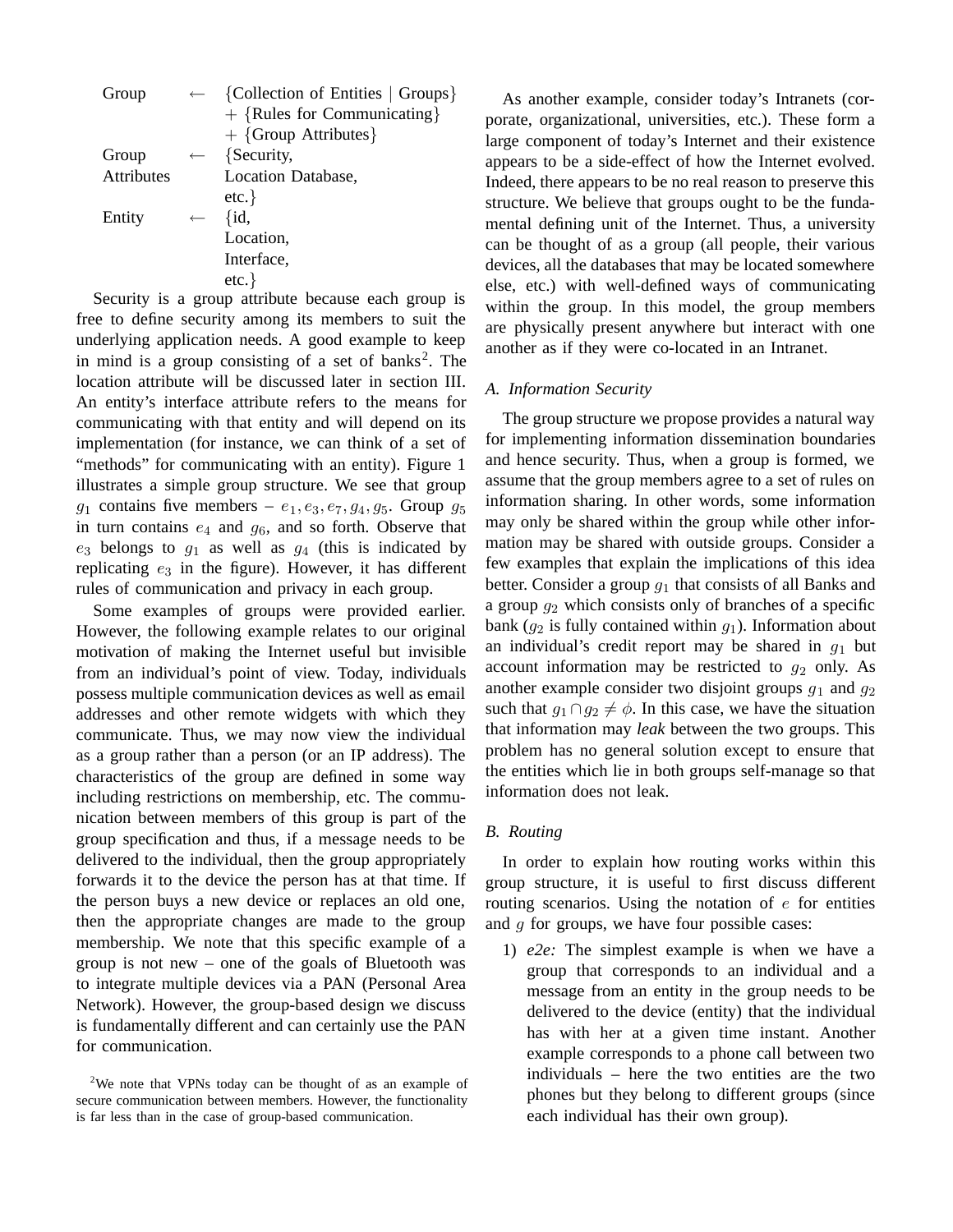- 2) *e2g:* Say A wants to send a message to B. In this case, A uses some device (say a cellphone) and generates a message that gets delivered to B's group. After some entity in B's group receives this message, it then sends it on to the device that B currently has handy – this is a case of e2e routing.
- 3) *g2e:* An example of this may be automatic software updates of devices. Thus, if some large Seattle-based company needs to update software on devices of its manufacture, it will use g2e routing where the origin of the message can be any one of several entities belonging to the company.
- 4) *g2g:* When one bank exchanges information with another, that is an example of g2g routing. How this information then gets dispersed within a bank's various branches will correspond to a case of multiple e2e routing (perhaps implemented via multicast routing) where the origin is the entity that first receives the information on behalf of the bank's group.

For any of these forms of routing, we next need to understand how a route is created and implemented. For this, let us consider various cases from the example illustrated in Figure 1.

- $e_1 2e_8$ : The route here can be written as  $e_1. g_2. g_3. e_8$ . The routing between  $e_1$  and  $g_2$  corresponds to routing between  $e_1$  and  $e_7$  in this example.
- $e_1 2e_6$ : Again, we can write a route as  $e_1.g_5.g_6.e_6$ . Since  $e_1$  and  $g_5$  belong to the same group  $g_1$ , we assume the existence of some mechanism (described later) to route between them.
- $g_62g_3$ : A possible route is  $g_6.e_4.e_3.e_7.e_2$ . The route ends at  $e_2$  since  $e_2 \in g_3$  which is all that is required.

We note that routes in this model are not unique. Indeed, on the level of the Internet, we can easily imagine a combinatorially large number of routes between pairs because of the huge number of potential groups. However, we consider this to be a plus point of the design since it ensures that DOS attackers will have a hard time plugging up a single route to an organization.

The discussion above has ignored the problem of physically routing packets between end-points. Indeed, since information is created by entities and is consumed by entities, any routing scheme has to eventually perform e2e routing of packets. The approach we propose is to define *infrastructure groups* where the entities are routers. Each group of these routers *knows* how to route packets between entities that belong to the group. In other words, each member of a group maintains a routing

table for all members of the group. It is easy to see that this structure is similar to today's Internet structure with groups at some level of the hierarchy corresponding to ISPs. However, in this paper we are not constraining ourselves to the present-day Internet structure and therefore we have more flexibility in defining the infrastructure groups. We discuss this in more detail in the context of the Internet architecture in section III.

Given the existence of an infrastructure group structure routing can now be performed as follows. Note that every entity has to physically exist somewhere: software agents exist at some computer, physical devices (like cellphones) physically exist somewhere in the network, and so forth. The idea then is to identify the physical location of these entities with entities of the infrastructure groups. Once this is done, routing follows a simple algorithm as shown in the example of  $e_12e_8$  routing in Figure 1. Assume that the route provided (let us assume loose source routing) is  $e_1 \_q_2 \_q_3 \_e_8$ . Figure 2 shows seven routers  $a - g$  with connections as shown. Each entity is associated with exactly one router. Each group g*i*, on the other hand, is associated with all routers that members of g*<sup>i</sup>* are associated with. Finally, we assume that there are four infrastructure groups  $Ig_1 - Ig_4$  (in general we may have arbitrary nesting of infrastructure groups as in Figure 1, however for clarity we have not shown that case here). In  $Ig_1$  each of the four routers  $a, b, c, d$  have a complete routing table which describes how to route between any  $e_i$  and  $g_j$  that are associated with these routers. Thus, the  $e_1 \cdot q_2$  part of the path is translated into a route  $a - b - c$ . The  $g_2.g_3$  path is translated into route  $c - e - f$ , and so forth. The final translation is:

$$
e_1.g_2.g_3.e_8 \to e_1.a - b - c - e - f - g.e_8
$$

We note that this route is not the shortest one possible,  $a - b - d - f - g$  is one hop shorter. However, since we are constraining the route based on the path specified, we cannot go through router  $d$  in this example. An interesting optimization in the group definition and usage is to explore ways to optimize routes. A proposal we have is to artificially associate entities with more than one router. In other words, if we associate  $e_7$  with d in addition to c, then  $q_2$  gets associated with d as well and we can use the shorter route. However, two points need to be kept in mind: first,  $e_7$  is physically associated with  $c$  and thus to get data to/from  $e<sub>7</sub>$  we need to go through c; and second, if we also associate  $e_7$  with d then the network needs to maintain state which will allow packets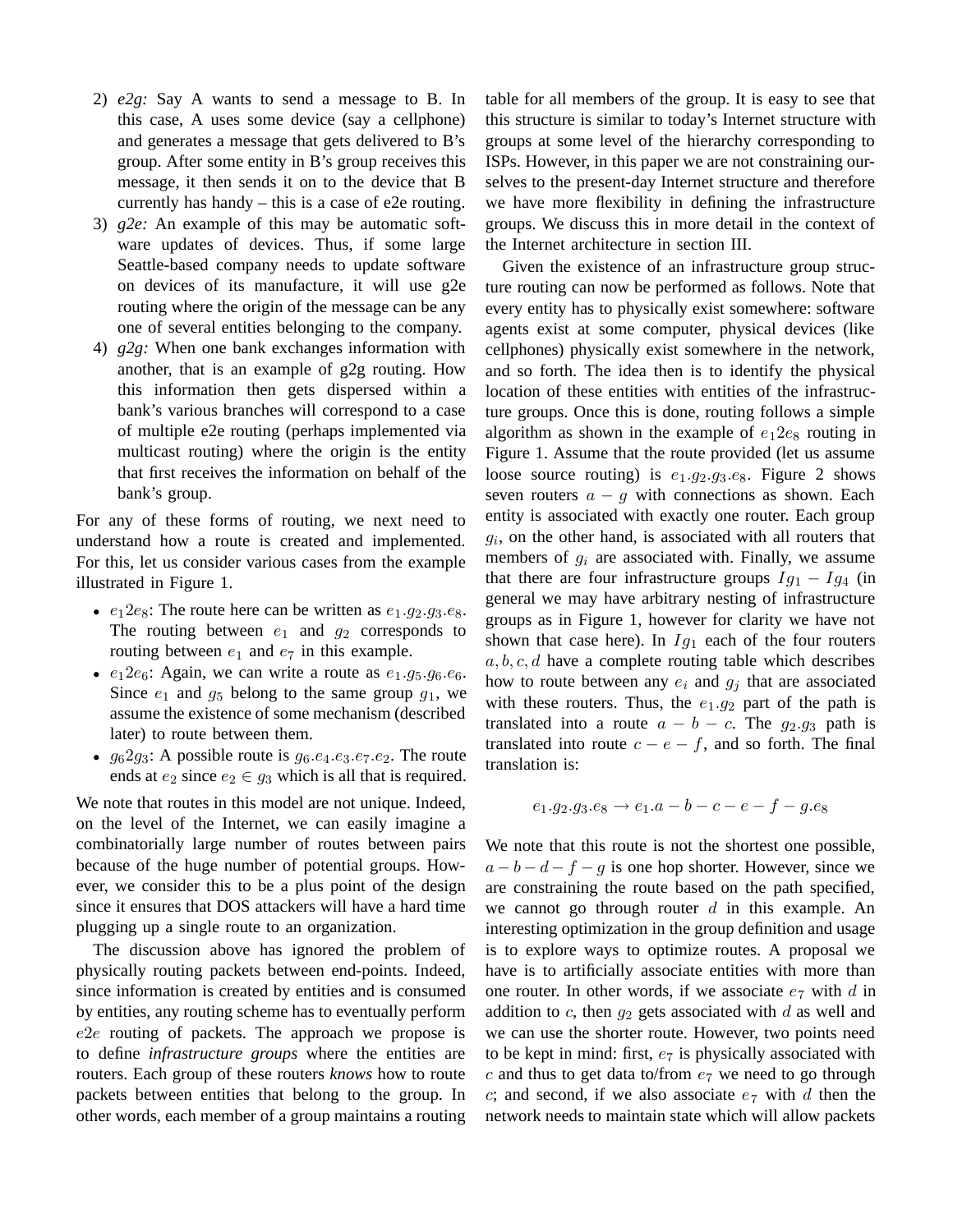

 $g1 = \{e1, e3, e7, g4, g5\}; g4 = \{e3, e4\}; g5 = \{e4, g6\}; g6 = \{e5, e6\}$  $g2 = \{e2, e7\}; g3 = \{e2, e8\}$ 

Fig. 1. Routing examples.



Fig. 2. Associating entities and groups with routers and infrastructure groups.

to  $e_7$  to be forwarded from d to c. This is a network layer optimization which has associated overhead.

## *C. DOS-proofness*

In today's Internet, organizations are vulnerable to DOS attacks because they have a very small number of points of connection to the Internet that can be easily overwhelmed. In the group-based model, on the other hand, an organization exists as a large group (consisting of multiple entities as well as groups) that by its very nature is physically distributed. A DOS attack to this organization results in packets being routed to any of the group members and thus gets harmlessly dispersed.

## III. PREMISE 2: PEOPLE-BASED ARCHITECTURE

People form the largest community of users of the Internet and as such the Internet ought to be designed with their needs in mind. Some specific needs include very high data-rate connectivity and wireless rather than wired connectivity. Thus, the best architecture that meets these goals is to have high density wireless access points deployed to allow user's to remain connected at all times and a supporting high-speed wired infrastructure. If we think in terms of a graph, we can imagine a graph with high capacity links forming the backbone plus special access nodes that have a very large out-degree. These access nodes are the on-ramp to the wired portion of the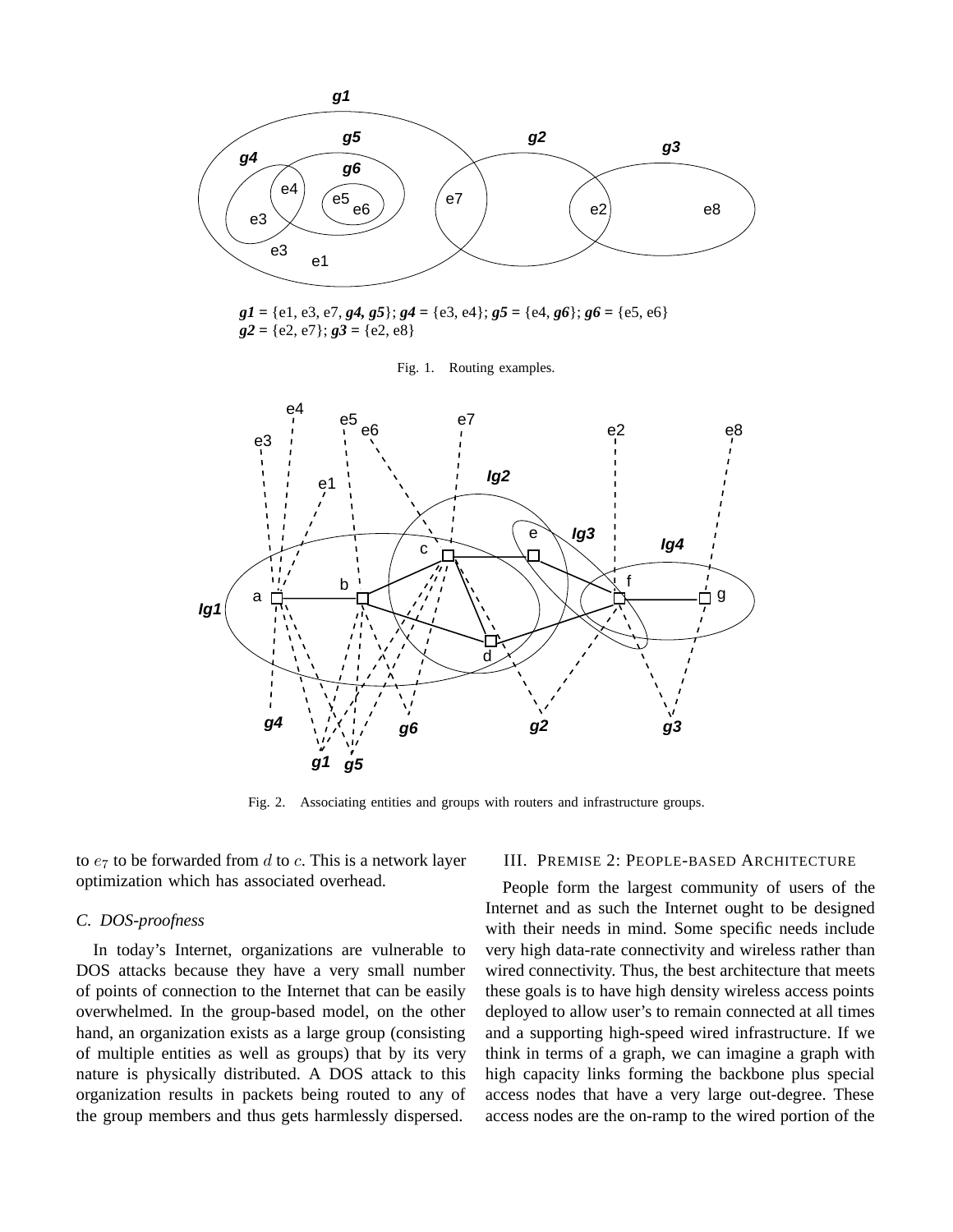network and they connect to a large number of access points. Figure 3 illustrates this architecture. As shown, the Internet can be viewed as a wired part surrounded by a large wireless cloud. At the level of a city, the more detailed structure consists of densely distributed access points all connected to a wired backbone. Other components (not shown) include wired computers, storage centers, etc.

Within this architecture, we believe in providing zerobarrier wireless connectivity to users. Connecting to the Internet wirelessly today requires a fair degree of awareness of the process – hot-spots require some minimal user participation, possibly entering a password or otherwise navigating the available options. This model for providing connections is intimately related to the technology used at the access points as well as the ownership of the hot-spots. In our opinion, this form of connectivity is quite restrictive and thus will have a limited life. Consider an alternative model, which is an order of magnitude increase in scale as compared to various public WiFi networks being deployed today. Say access points are deployed with a very high density and are capable of supporting multiple radio protocols and frequencies (perhaps using software-defined radios). User devices remain connected automatically to one or more such hot-sopts all the time – there is no authentication or any other handshaking protocol involving the users.

This view of connectivity may appear to be highly insecure but is not. We believe that security should be provided at the level of groups where group members implement their own forms of authentication and encryption. Indeed, as has been noted by others, security between strangers (such as between an AP and a mobile device) is no security at all. Therefore, there is little point in providing that form of "security" since the cost of doing so is a significant amount of overhead as we see today.



Fig. 3. High-level view of the Internet.

#### *A. Location Database*

We believe that a large fraction of data will originate and terminate at mobile end-points of the Internet because users will predominantly be mobile and will use multiple devices for connecting. Thus, we need to design for efficient routing in the face of user mobility. This problem has received a great deal of attention in the mobile computing community where solutions such as Mobile IP [7] were developed. However, we note that these solutions were developed assuming that mobility is the exception rather than the rule. In our architecture, on the other hand, mobility is the norm and we need to revisit routing from this point of view.

Two key architectural features in our design are the following: routing can specify a group as the destination (anycast) and entities are associated with routers but they may move. Since association of entities to routers is dynamic, we need to maintain location databases (as are maintained by cellphone providers). However, given the huge number of such entities (each person may have tens of entities at least), maintaining such a database is challenging. We believe that solving this problem is the key part of routing. An interesting subproblem we note is routing within groups. We assume that each group maintains its own location database for this purpose. Thus, as members of a group move, this location database tracks their movement and thus this database can be considered to be correct at all times. Other location databases (at the level of a city or region) lazily collect information from these group-level databases.

## *B. Naming*

Unique naming is a fundamental requirement for any such network. In the spirit of not imposing any apriori structure on the Internet, we propose names of entities and groups be random strings. The only drawback with this scheme is that the name now provides no clues for routing. However, we believe that the combination of random names, location databases, and the loose source routing scheme described previously can work efficiently together.

### IV. RELATED WORK

[2] lists a set of requirements that a future Internet ought to meet. These include support for mobility, policy-driven auto-configuration of the backbone, support resources that change over time (e.g., point of connection), allocate capacity for fairness or other policies, and support long propagation delays for space-borne